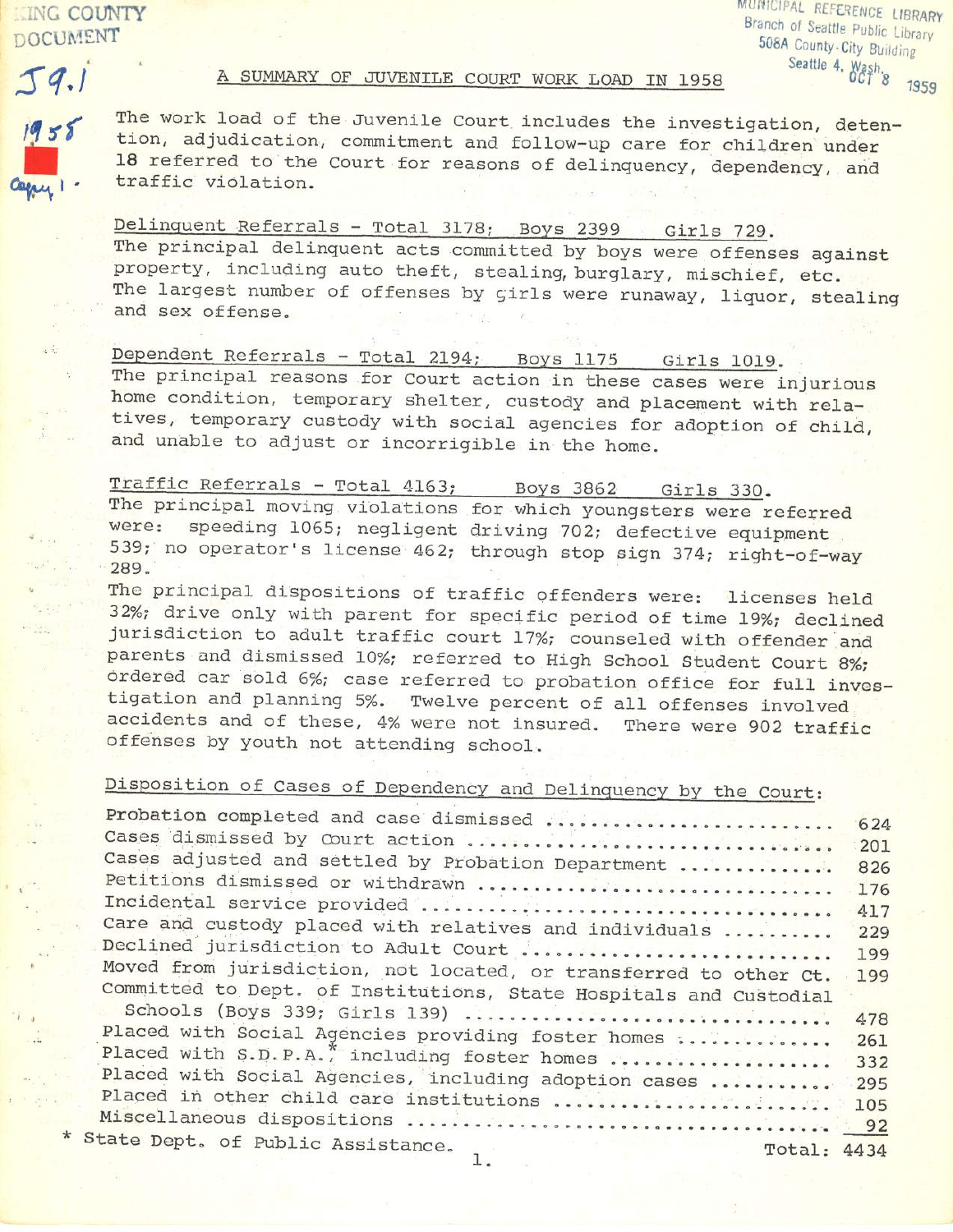During 1958, there were 2765 admissions to the Youth Center for shelter or detention care. Of these, 2199 were admissions of children alleged delinquent; thus, 59% of the delinquent referrals to the Court were de-(This excludes traffic referrals.) tained. There were 566 dependency admissions to the Youth Center out of 2194 dependency referrals. Thus, 26% of the dependency caseload required shelter care at the time of referral to the Court. Fifty-one percent of all delinquency and dependency cases were detained. **ELLANGE BRAND** 

a million of the Alli

The average daily population for the year was 121 children, and the average length of stay was 16 days. During 1957, the average daily detention population was 123 children, and the average length of stay was 13.5 days. The heaviest detention load and worst overcrowding occurred during 1958, when in May there were 49 youngsters sleeping on the floor, 182 in the building on one day, and 47 children waiting for a bed in a state institution. There were also 11 children waiting for a bed in a child care institution or for a foster home.

Two major developments in controlling admissions to detention and authorizing releases were not reflected materially in the 1958 figures. In March 1958, a screening procedure was instituted at the Board of Managers' direction, requiring that each child presented to the Youth Center be carefully screened prior to admission, to quarantee that he needed to be detained. In October, the Superior Court Judges offered assistance to Judge Long by initiating a preliminary judicial hearing each morning on the question of detention of each child admitted during the preceding 24 hours. Now, Robert Utter, Court Commissioner, holds daily preliminary hearings to determine the necessity and propriety of each detention. Thus, each child detained beyond initial screening and beyond the judicial hearing, has good reason to be detained, pending full investigation and a particular plan of care or treatment to be presented to the Judge.

The casework staff, who serve as Probation Officers, perform an average of 10 new investigations of delinquency or dependency each month, and have an average caseload of 57 children each. On May 15, 1958, there were 353 active cases under investigation and 763 active cases under probationary supervision, totalling 1116 current cases in the field units. In addition, the Intake Unit of the Probation Department screened for detention and investigated 3316 cases of dependency and delinquency. The average instantaneous field load was 1528, and the average intake working load was 362. There were 36 budgeted positions for Probation Officers; however, one is assigned as Traffic Officer. Seven Officers were assigned to the Intake Department and 28 allocated to the field units. We were short of Probation Officers all year, and averaged 32 Officers out of the 36 allocated. This has meant concentration on the more murgent investigation, detention and pre-Court matters. Counselling with children on probation, and their families, was greatly reduced. We hope to provide a better level of probation supervision in the future. Stad Transa

2. The same is not that the same of the state